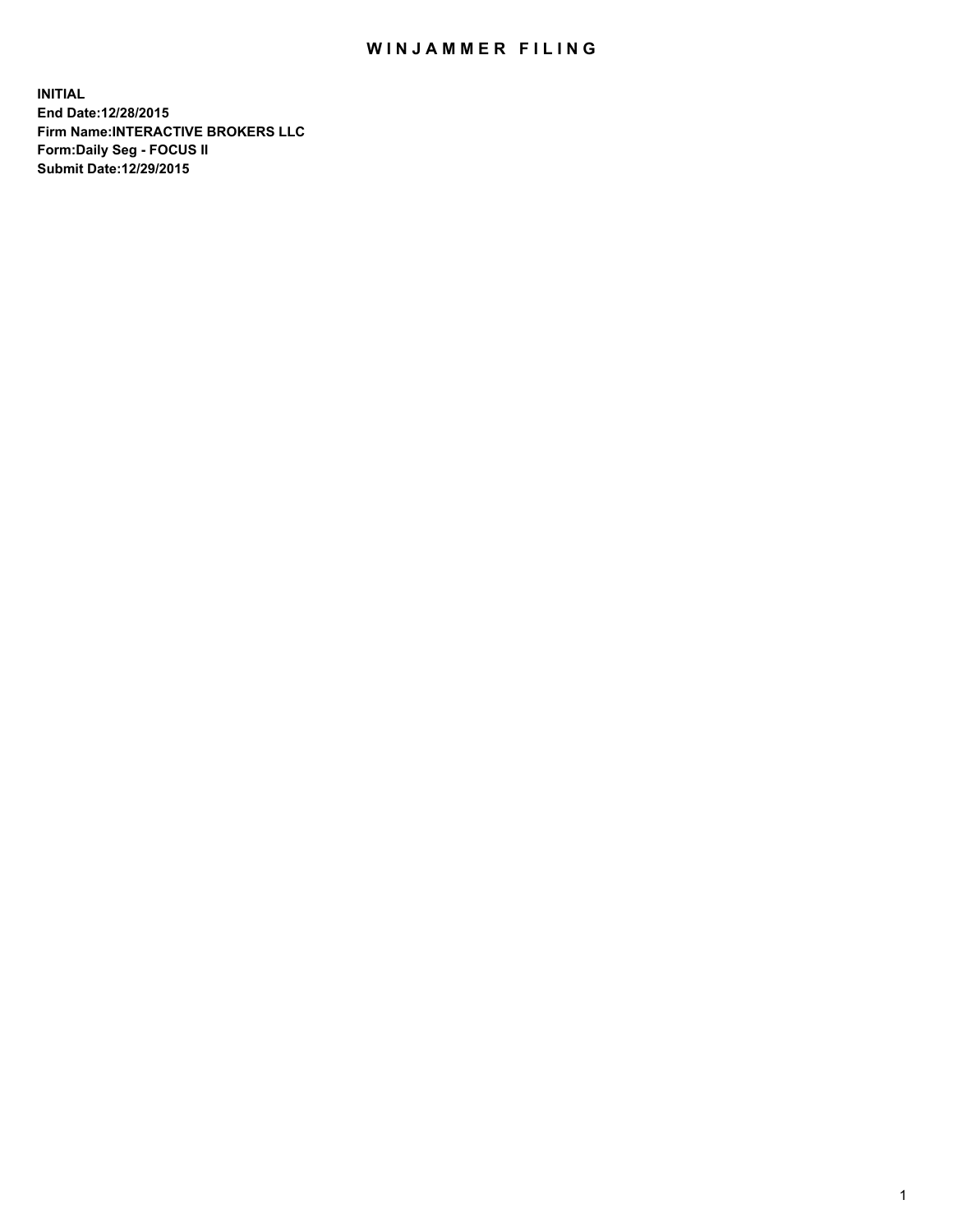## **INITIAL End Date:12/28/2015 Firm Name:INTERACTIVE BROKERS LLC Form:Daily Seg - FOCUS II Submit Date:12/29/2015 Daily Segregation - Cover Page**

| Name of Company<br><b>Contact Name</b><br><b>Contact Phone Number</b><br><b>Contact Email Address</b>                                                                                                                                                                                                                         | <b>INTERACTIVE BROKERS LLC</b><br><b>Alex Parker</b><br>203-618-7738<br>aparker@interactivebrokers.com |
|-------------------------------------------------------------------------------------------------------------------------------------------------------------------------------------------------------------------------------------------------------------------------------------------------------------------------------|--------------------------------------------------------------------------------------------------------|
| FCM's Customer Segregated Funds Residual Interest Target (choose one):<br>a. Minimum dollar amount: ; or<br>b. Minimum percentage of customer segregated funds required:% ; or<br>c. Dollar amount range between: and; or<br>d. Percentage range of customer segregated funds required between:% and%.                        | <u>0</u><br><u>155,000,000 245,000,000</u><br>00                                                       |
| FCM's Customer Secured Amount Funds Residual Interest Target (choose one):<br>a. Minimum dollar amount: ; or<br>b. Minimum percentage of customer secured funds required:% ; or<br>c. Dollar amount range between: and; or<br>d. Percentage range of customer secured funds required between: % and %.                        | $\overline{\mathbf{0}}$<br>80,000,000 120,000,000<br>00                                                |
| FCM's Cleared Swaps Customer Collateral Residual Interest Target (choose one):<br>a. Minimum dollar amount: ; or<br>b. Minimum percentage of cleared swaps customer collateral required:%; or<br>c. Dollar amount range between: and; or<br>d. Percentage range of cleared swaps customer collateral required between:% and%. | <u>0</u><br>0 <sub>0</sub><br><u>00</u>                                                                |

Attach supporting documents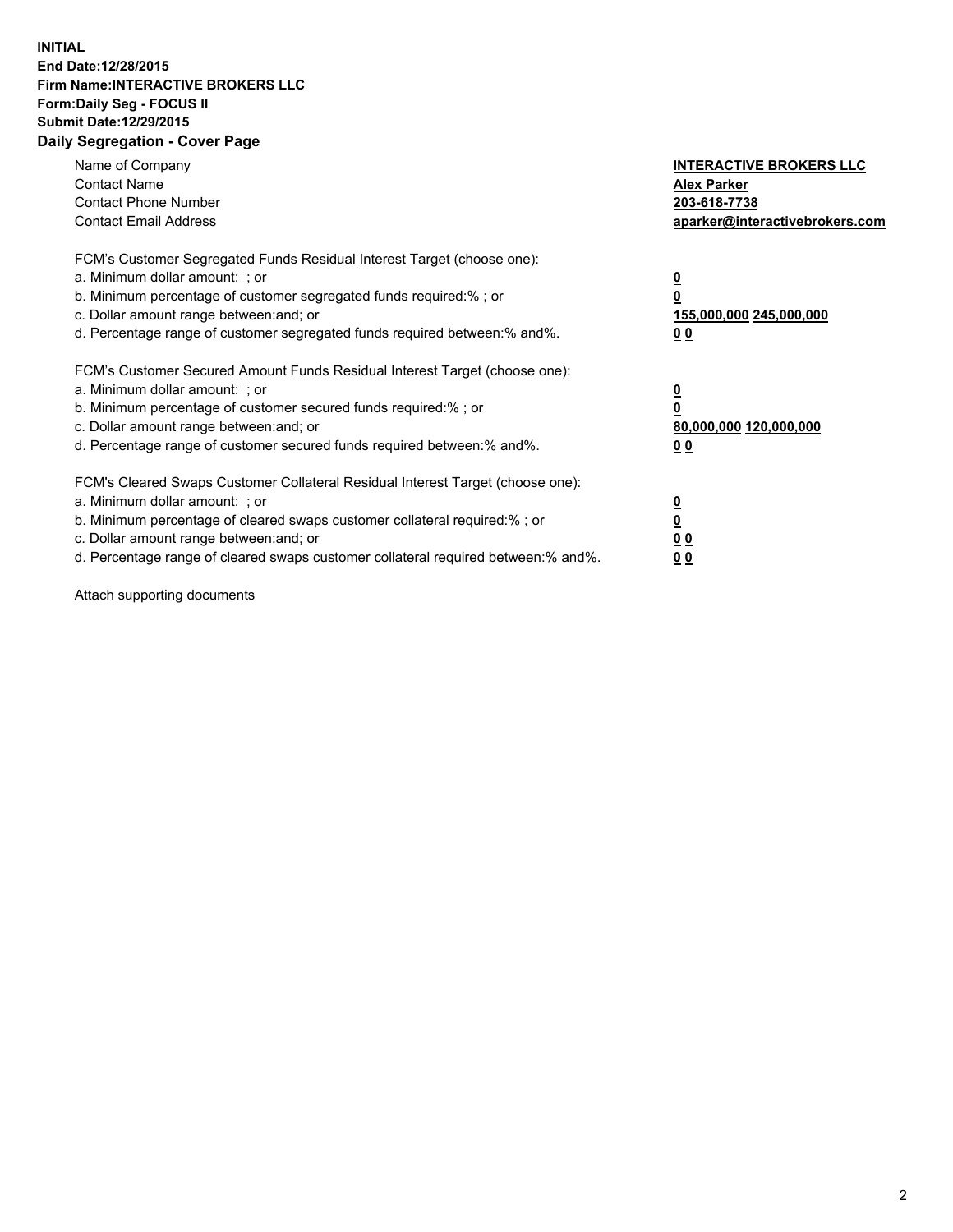## **INITIAL End Date:12/28/2015 Firm Name:INTERACTIVE BROKERS LLC Form:Daily Seg - FOCUS II Submit Date:12/29/2015 Daily Segregation - Secured Amounts**

|     | <b>Dany Ocgregation - Occarea Amounts</b>                                                                  |                                                      |
|-----|------------------------------------------------------------------------------------------------------------|------------------------------------------------------|
|     | Foreign Futures and Foreign Options Secured Amounts                                                        |                                                      |
|     | Amount required to be set aside pursuant to law, rule or regulation of a foreign                           | $0$ [7305]                                           |
|     | government or a rule of a self-regulatory organization authorized thereunder                               |                                                      |
| 1.  | Net ledger balance - Foreign Futures and Foreign Option Trading - All Customers                            |                                                      |
|     | A. Cash                                                                                                    | 330,562,646 [7315]                                   |
|     | B. Securities (at market)                                                                                  | $0$ [7317]                                           |
| 2.  | Net unrealized profit (loss) in open futures contracts traded on a foreign board of trade                  | 133,650 [7325]                                       |
| 3.  | Exchange traded options                                                                                    |                                                      |
|     | a. Market value of open option contracts purchased on a foreign board of trade                             | 16,883 [7335]                                        |
|     | b. Market value of open contracts granted (sold) on a foreign board of trade                               | -17,749 [7337]                                       |
| 4.  | Net equity (deficit) (add lines 1.2. and 3.)                                                               | 330,695,430 [7345]                                   |
| 5.  | Account liquidating to a deficit and account with a debit balances - gross amount                          | 585,180 [7351]                                       |
|     | Less: amount offset by customer owned securities                                                           | 0 [7352] 585,180 [7354]                              |
| 6.  | Amount required to be set aside as the secured amount - Net Liquidating Equity                             | 331,280,610 [7355]                                   |
|     | Method (add lines 4 and 5)                                                                                 |                                                      |
| 7.  | Greater of amount required to be set aside pursuant to foreign jurisdiction (above) or line                | 331,280,610 [7360]                                   |
|     | 6.                                                                                                         |                                                      |
|     | FUNDS DEPOSITED IN SEPARATE REGULATION 30.7 ACCOUNTS                                                       |                                                      |
| 1.  | Cash in banks                                                                                              |                                                      |
|     | A. Banks located in the United States                                                                      | <b>149</b> [7500]                                    |
|     | B. Other banks qualified under Regulation 30.7                                                             | 0 [7520] 149 [7530]                                  |
| 2.  | Securities                                                                                                 |                                                      |
|     | A. In safekeeping with banks located in the United States                                                  | 382,035,133 [7540]                                   |
|     | B. In safekeeping with other banks qualified under Regulation 30.7                                         | 0 [7560] 382,035,133 [7570]                          |
| 3.  | Equities with registered futures commission merchants                                                      |                                                      |
|     | A. Cash                                                                                                    | $0$ [7580]                                           |
|     | <b>B.</b> Securities                                                                                       | $0$ [7590]                                           |
|     | C. Unrealized gain (loss) on open futures contracts                                                        | $0$ [7600]                                           |
|     | D. Value of long option contracts                                                                          | $0$ [7610]                                           |
|     | E. Value of short option contracts                                                                         | 0 [7615] 0 [7620]                                    |
| 4.  | Amounts held by clearing organizations of foreign boards of trade                                          |                                                      |
|     | A. Cash                                                                                                    | $0$ [7640]                                           |
|     | <b>B.</b> Securities                                                                                       | $0$ [7650]                                           |
|     | C. Amount due to (from) clearing organization - daily variation                                            | $0$ [7660]                                           |
|     | D. Value of long option contracts                                                                          | $0$ [7670]                                           |
|     | E. Value of short option contracts                                                                         | 0 [7675] 0 [7680]                                    |
| 5.  | Amounts held by members of foreign boards of trade                                                         |                                                      |
|     | A. Cash                                                                                                    | 79,286,540 [7700]                                    |
|     | <b>B.</b> Securities                                                                                       | $0$ [7710]                                           |
|     | C. Unrealized gain (loss) on open futures contracts                                                        | -721,230 [7720]                                      |
|     | D. Value of long option contracts                                                                          | 16,883 [7730]                                        |
|     | E. Value of short option contracts                                                                         | <mark>-17,749</mark> [7735] <b>78,564,444</b> [7740] |
| 6.  | Amounts with other depositories designated by a foreign board of trade                                     | 0 [7760]                                             |
| 7.  | Segregated funds on hand                                                                                   | $0$ [7765]                                           |
| 8.  | Total funds in separate section 30.7 accounts                                                              | 460,599,726 [7770]                                   |
| 9.  | Excess (deficiency) Set Aside for Secured Amount (subtract line 7 Secured Statement<br>Page 1 from Line 8) | 129,319,116 [7380]                                   |
| 10. | Management Target Amount for Excess funds in separate section 30.7 accounts                                | 80,000,000 [7780]                                    |
| 11. | Excess (deficiency) funds in separate 30.7 accounts over (under) Management Target                         | 49,319,116 [7785]                                    |
|     |                                                                                                            |                                                      |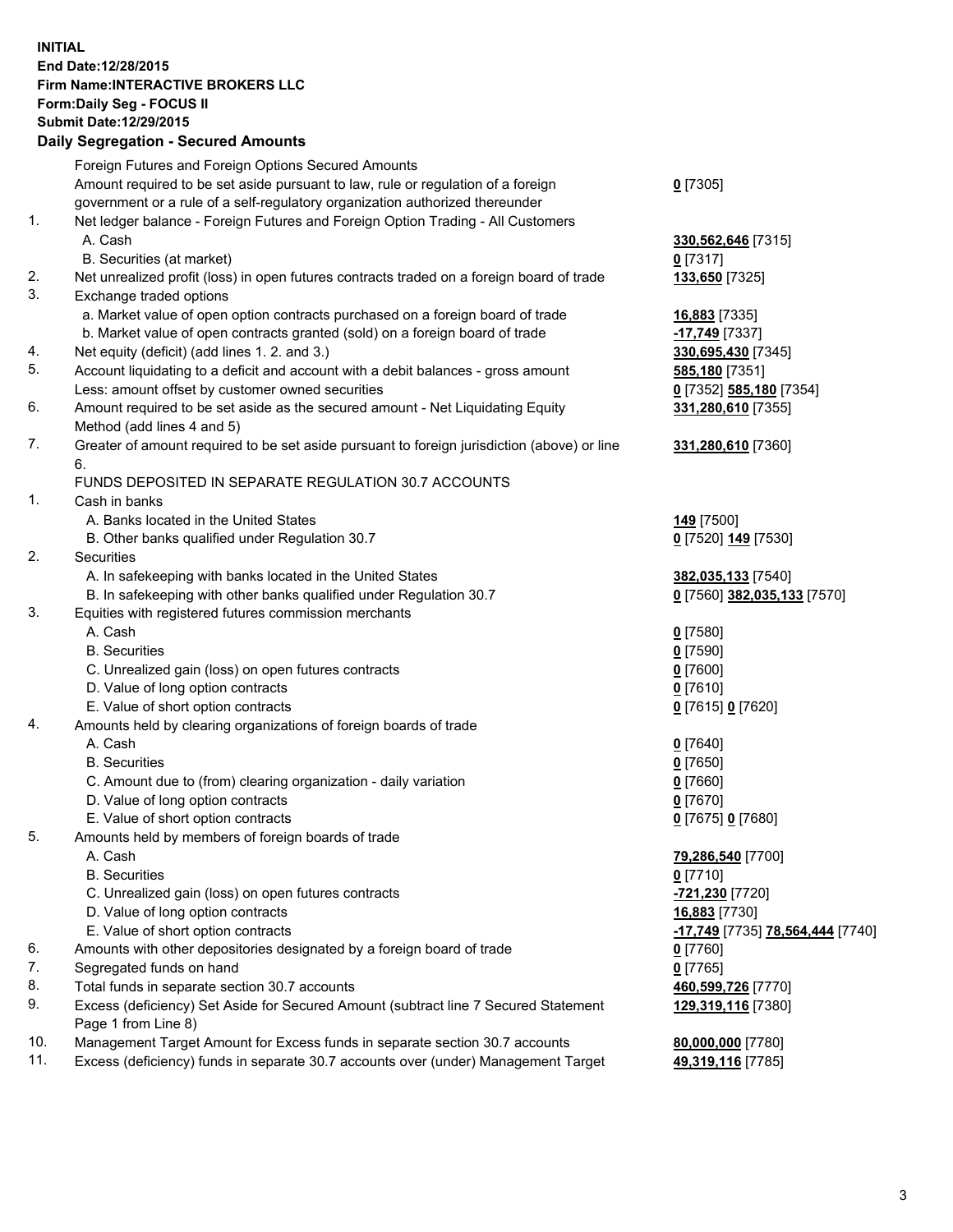**INITIAL End Date:12/28/2015 Firm Name:INTERACTIVE BROKERS LLC Form:Daily Seg - FOCUS II Submit Date:12/29/2015 Daily Segregation - Segregation Statement** SEGREGATION REQUIREMENTS(Section 4d(2) of the CEAct) 1. Net ledger balance A. Cash **2,624,509,157** [7010] B. Securities (at market) **0** [7020] 2. Net unrealized profit (loss) in open futures contracts traded on a contract market **-38,752,021** [7030] 3. Exchange traded options A. Add market value of open option contracts purchased on a contract market **50,782,837** [7032] B. Deduct market value of open option contracts granted (sold) on a contract market **-122,751,843** [7033] 4. Net equity (deficit) (add lines 1, 2 and 3) **2,513,788,130** [7040] 5. Accounts liquidating to a deficit and accounts with debit balances - gross amount **102,743** [7045] Less: amount offset by customer securities **0** [7047] **102,743** [7050] 6. Amount required to be segregated (add lines 4 and 5) **2,513,890,873** [7060] FUNDS IN SEGREGATED ACCOUNTS 7. Deposited in segregated funds bank accounts A. Cash **268,015,364** [7070] B. Securities representing investments of customers' funds (at market) **1,490,157,467** [7080] C. Securities held for particular customers or option customers in lieu of cash (at market) **0** [7090] 8. Margins on deposit with derivatives clearing organizations of contract markets A. Cash **33,039,074** [7100] B. Securities representing investments of customers' funds (at market) **1,011,926,743** [7110] C. Securities held for particular customers or option customers in lieu of cash (at market) **0** [7120] 9. Net settlement from (to) derivatives clearing organizations of contract markets **-8,789,796** [7130] 10. Exchange traded options A. Value of open long option contracts **50,914,081** [7132] B. Value of open short option contracts **-122,883,105** [7133] 11. Net equities with other FCMs A. Net liquidating equity **0** [7140] B. Securities representing investments of customers' funds (at market) **0** [7160] C. Securities held for particular customers or option customers in lieu of cash (at market) **0** [7170] 12. Segregated funds on hand **0** [7150] 13. Total amount in segregation (add lines 7 through 12) **2,722,379,828** [7180] 14. Excess (deficiency) funds in segregation (subtract line 6 from line 13) **208,488,955** [7190] 15. Management Target Amount for Excess funds in segregation **155,000,000** [7194]

16. Excess (deficiency) funds in segregation over (under) Management Target Amount Excess

**53,488,955** [7198]